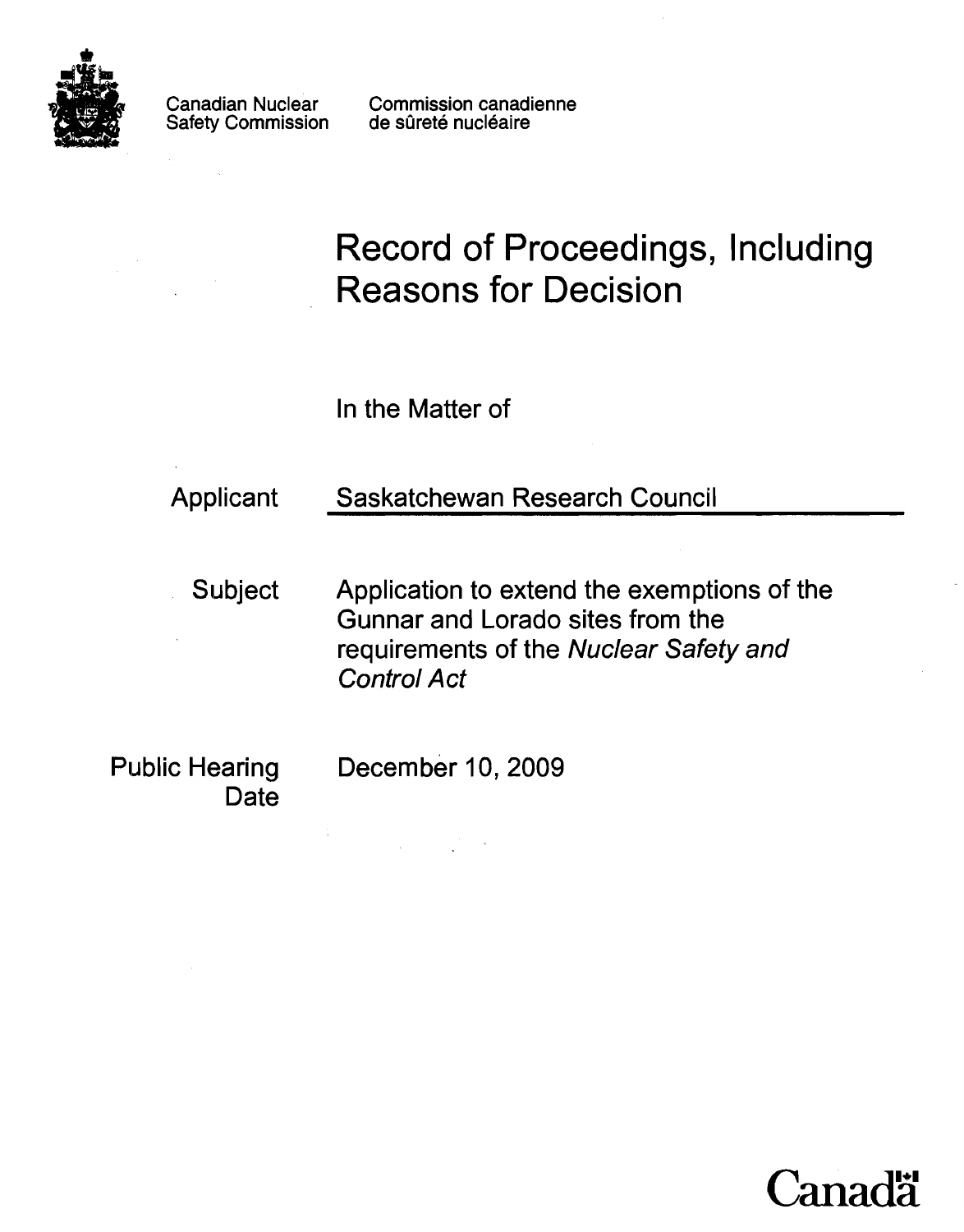### **RECORD OF PROCEEDINGS**

| Applicant:                                                           | Saskatchewan Research Council                                                                                                      |                                              |  |
|----------------------------------------------------------------------|------------------------------------------------------------------------------------------------------------------------------------|----------------------------------------------|--|
| Address/Location:                                                    | 125 – 15 Innovation Blvd., Saskatoon, SK S7N 2X8                                                                                   |                                              |  |
| Purpose:                                                             | Application to extend the exemptions of the Gunnar and Lorado sites<br>from the requirements of the Nuclear Safety and Control Act |                                              |  |
| Application received:                                                | August 14, 2009                                                                                                                    |                                              |  |
| Date of public hearing:                                              | December 10, 2009                                                                                                                  |                                              |  |
| Location:                                                            | Canadian Nuclear Safety Commission (CNSC) Public Hearing Room,<br>280 Slater St., 14th. Floor, Ottawa, Ontario                     |                                              |  |
| Members present:                                                     | M. Binder, Chair<br>A.R. Graham<br>C.R. Barnes                                                                                     | R. J. Barriault<br>M. J. McDill<br>A. Harvey |  |
| Secretary:<br><b>Recording Secretary:</b><br>Senior General Counsel: | M.A. Leblanc<br>S. Dimitrijevic<br>J. Lavoie                                                                                       |                                              |  |

| <b>Applicant Represented By</b>                             | <b>Document Number</b> |
|-------------------------------------------------------------|------------------------|
| • J. Muldoon, Vice-President of Environment and Forestry    | CMD 09-H15.1           |
| Division                                                    | CMD 09-H15.1A          |
| • A. MacDonnell, Project Manager, CLEANS                    | CMD 09-H15.1B          |
| <b>CNSC</b> staff                                           | <b>Document Number</b> |
| $\bullet$ P.Elder<br>$\bullet$ C. David                     | CMD 09-H15             |
| • D. Howard                                                 |                        |
| <b>Intervenors</b>                                          | <b>Document Number</b> |
| • Métis Nation Saskatchewan, represented by R. Doucette and | CMD 09-H15.2           |
| D. Racine                                                   |                        |
| <b>Others</b>                                               | <b>Document Number</b> |
| • Natural Resources Canada, represented by T. Calvert       |                        |
| • Ministry of the Environment, represented by G. Bihun      |                        |

 **Exemption:** Extended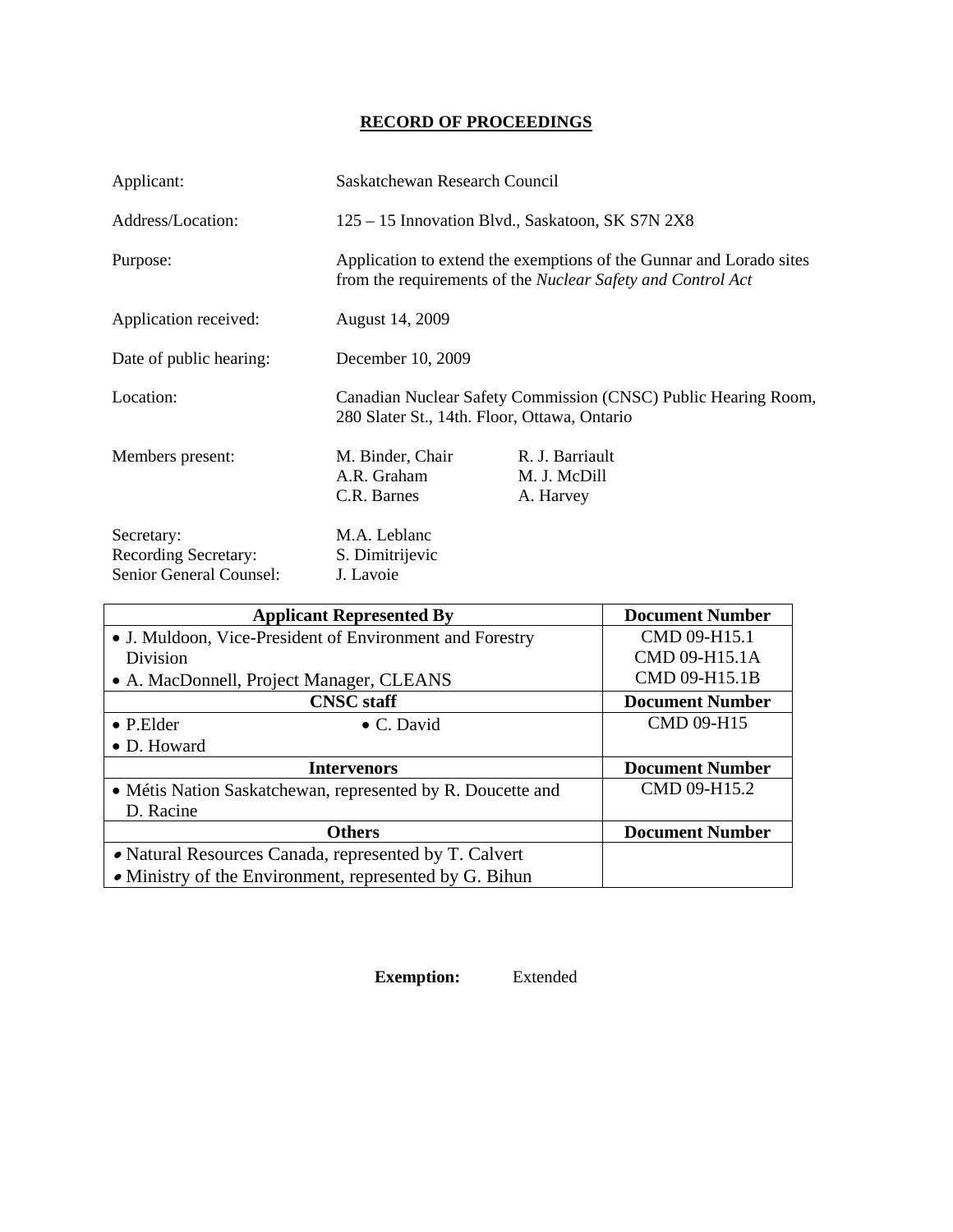## **Table of Contents**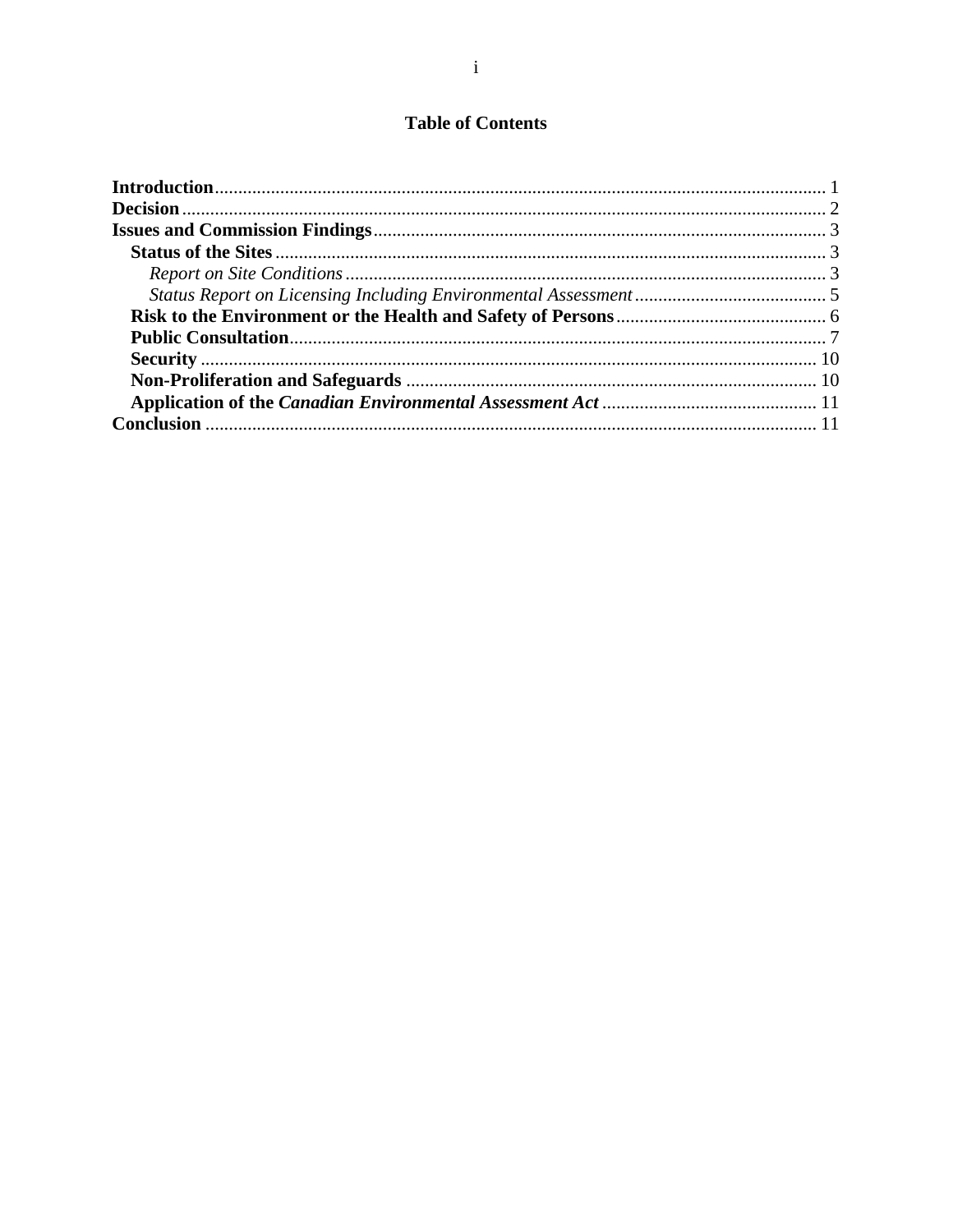#### **Introduction**

- <span id="page-3-0"></span>1. The Saskatchewan Research Council (SRC) has applied to the Canadian Nuclear Safety Commission<sup>[1](#page-3-1)</sup> (CNSC) for the extension of temporary exemptions of the Gunnar and Lorado mine and mill sites from the requirements of the *Nuclear Safety and Control Act*<sup>[2](#page-3-2)</sup> (NSCA). The current exemption expires on December 31, 2009. SRC sought an extension until December 31, 2014, to allow the necessary environmental assessment and licensing processes, which are currently underway, to be completed.
- 2. The Gunnar and Lorado sites are located in the Uranium City area in northern Saskatchewan. The Gunnar site includes the mine, the mill and the tailings area. The site was closed in 1964 with no decommissioning of the facility. The Lorado mill was closed in 1967 and decommissioned in 1990. The most significant feature remaining at the Lorado site is a tailings area that extends into Nero lake. The Gunnar site is accessible only by air and water, while the Lorado site is accessible from Uranium City by all-weather road.
- 3. In December 2001, the Commission granted a three-year exemption from licensing. In its decision, the Commission instructed CNSC staff to provide annual reports on site conditions and progress made with respect to licensing the Lorado and Gunnar sites. CNSC staff submitted reports at Commission meetings held in January 2003, February and November 2004 and December 2005.
- 4. In November 2004, the Commission granted an extension to exempt the Gunnar and Lorado sites from the requirements of the NSCA for a five-year period. Lorado was granted an exemption to allow time to complete the assessment of that site, to consider remedial options and to apply for a licence. Gunnar was exempted to allow the Province of Saskatchewan to complete its due diligence investigation to clarify the ownership of the site.
- 5. Following a cost sharing agreement between the governments of Canada and Saskatchewan (concluded with the September 2006 signing of the Canada-Saskatchewan Memorandum of Agreement on Funding) the Government of Saskatchewan signed an agreement with the SRC to manage and perform the remediation activities at the Gunnar site. In 2008, the Government of Saskatchewan signed a contract with the SRC to manage and perform the remediation activities at the Lorado site.
- 6. SRC submitted a project proposal to the CNSC to remediate the Gunnar site in April 2007 and a proposal to remediate the Lorado site in March 2009.

 $\overline{a}$ 

<span id="page-3-1"></span><sup>&</sup>lt;sup>1</sup> The *Canadian Nuclear Safety Commission* is referred to as the "CNSC" when referring to the organization and its staff in general, and as the "Commission" when referring to the tribunal component.

<span id="page-3-2"></span><sup>2</sup> Statutes of Canada, S.C. 1997, c. 9.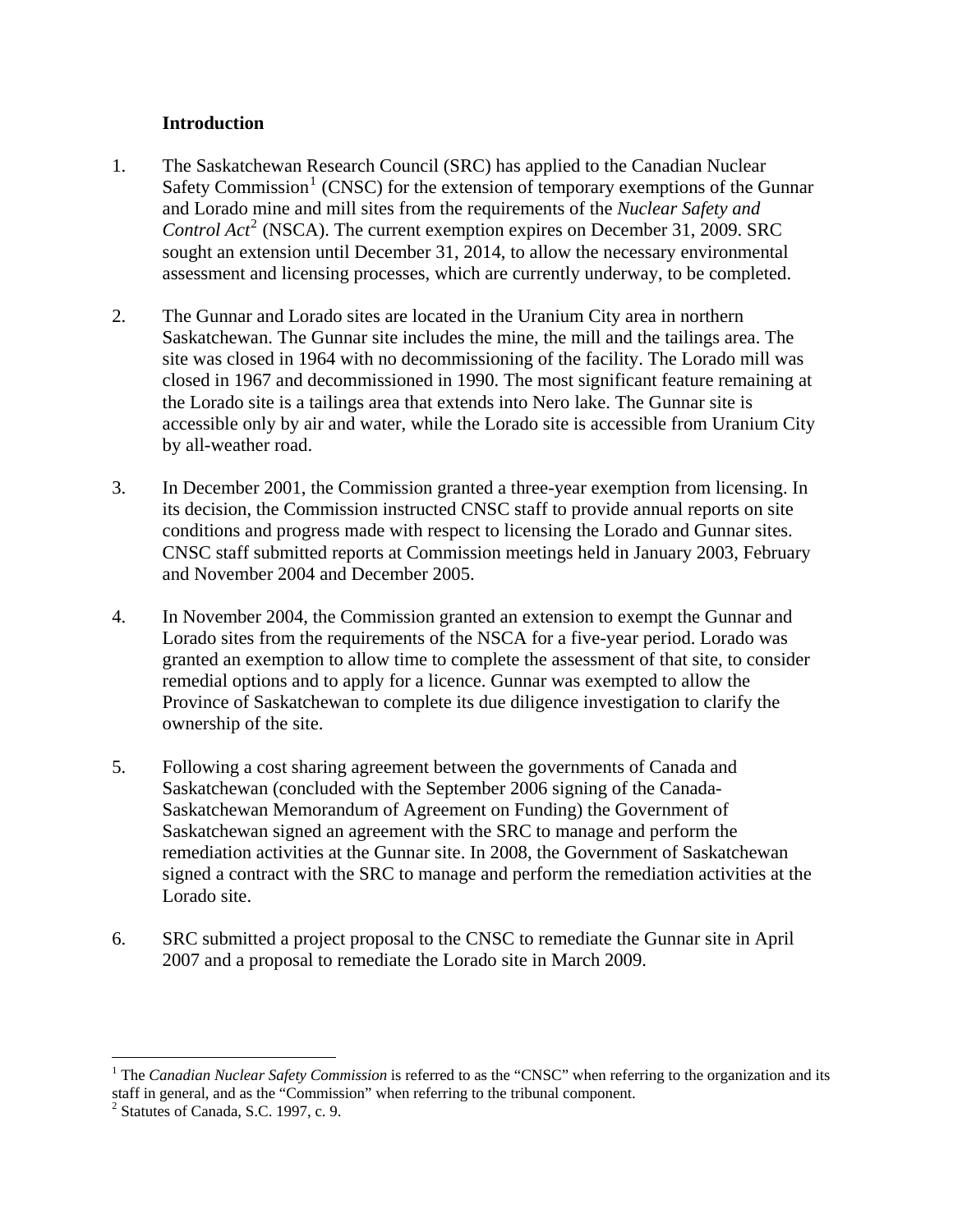Issue

- <span id="page-4-0"></span>7. In considering the application, pursuant to section 7 of the *Nuclear Safety and Control Act* and section 11 of the *General Nuclear Safety and Control Regulations[3](#page-4-1) ,* the Commission was required to decide if the exemption:
	- a) might pose an unreasonable risk to the environment or the health and safety of persons;
	- b) might pose an unreasonable risk to national security; or
	- c) could result in a failure to achieve conformity with measures of control and international obligations to which Canada has agreed.

#### Public Hearing

8. The Commission, in making its decision, considered information presented for a public hearing held on December 10, 2009 in Ottawa, Ontario. The public hearing was conducted in accordance with the *Canadian Nuclear Safety Commission Rules of Procedure*. [4](#page-4-2) During the public hearing, the Commission received written submissions and heard oral presentations from CNSC staff (CMD 09-H15) and SRC (CMD 09- H15.1, CMD 09-H15.1A and CMD 09-H15.1B). The Commission also considered an oral intervention and written submission from Métis Nation-Saskatchewan (CMD 09- H15.2).

#### **Decision**

9. Based on its consideration of the matter, the Commission concludes that SRC is qualified to carry on the activities related to the ongoing environmental assessment and licensing processes. The Commission is also satisfied that SRC, in carrying on that activity, will make adequate provision for the protection of the environment, the health and safety of persons and the maintenance of national security and measures required to implement international obligations to which Canada has agreed. Therefore,

> the Commission, pursuant to section 7 of the *Nuclear Safety and Control Act* and section 11 of the *General Nuclear Safety and Control Regulations*, extends the temporary exemption of the Gunnar and Lorado sites from the requirements of the *Nuclear Safety and Control Act* for a period of forty months. The exemption expires on April 30, 2013.

 3 Statutory Orders and Regulations, S.O.R./2000-202

<span id="page-4-2"></span><span id="page-4-1"></span><sup>4</sup> Statutory Orders and Regulations, S.O.R./2000-211.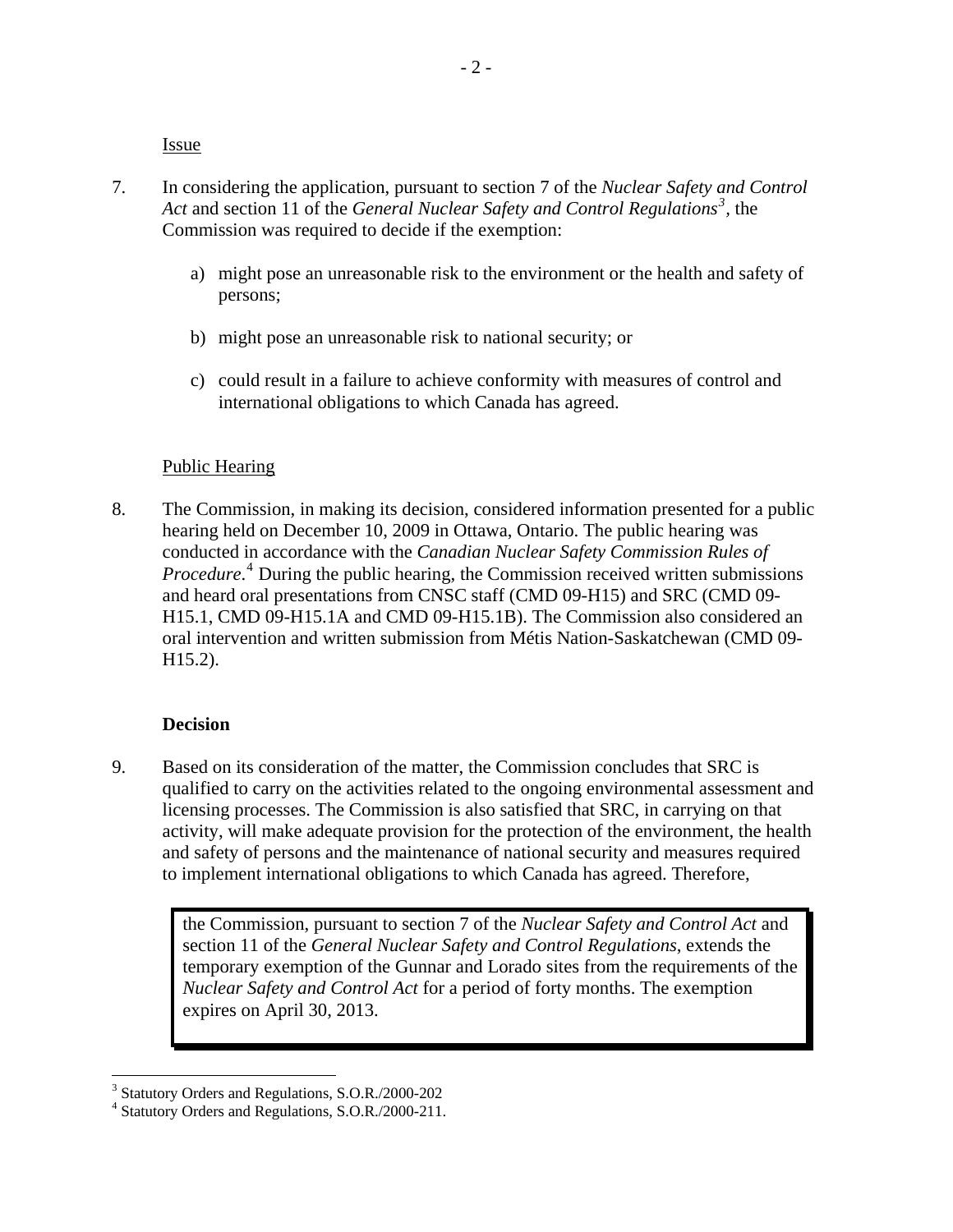<span id="page-5-0"></span>10. With this decision, the Commission requests that CNSC staff prepare reports on the summary of remediation activities and safety performance at the Gunnar and Lorado sites. These reports shall be presented at a public proceeding of the Commission, approximately in January 2011 and in April 2012, respectively.

#### **Issues and Commission Findings**

11. In making its decision, the Commission considered a number of issues relating to SRC's qualification to carry out the proposed activities and the adequacy of the proposed measures for protecting the environment, the health and safety of persons, national security and international obligations to which Canada has agreed.

#### **Status of the Sites**

#### *Report on Site Conditions*

- 12. SRC, in its submission, provided background information on the Gunnar and Lorado sites, a description of the proposed project to develop and implement a remediation plan for the sites, and a report on the ongoing public consultation process.
- 13. SRC informed the Commission that environmental site inspections have been conducted in 1993 and 1996, and annually from 1998-2006; these inspections typically included physical inspections and gamma surveys of the buildings, facilities and grounds, as well as collecting water samples from locations on and around the sites. SRC added that the Gunnar Mine site had been subject to specific environmental site assessments in 2000, which had been conducted as part of Saskatchewan Environment's broader assessment of abandoned mines in northern Saskatchewan.
- 14. SRC also informed the Commission about the proposed project and associated interim schedule, and stated that the anticipated physical project at the Gunnar site would consist of the following activities:
	- Demolition of existing building, facilities and structures;
	- Appropriate disposal of materials resulting from demolition;
	- Assessment of installation of an appropriate cover on all or a portion of the exposed mill tailings;
	- Assessment of rehabilitation options of the existing waste rock piles;
	- Assessment of additional risk(s) as warranted:
	- General site clean-up;
	- Assessment of re-vegetation of areas of the rehabilitated site as required; and
	- Appropriate monitoring during and after rehabilitation.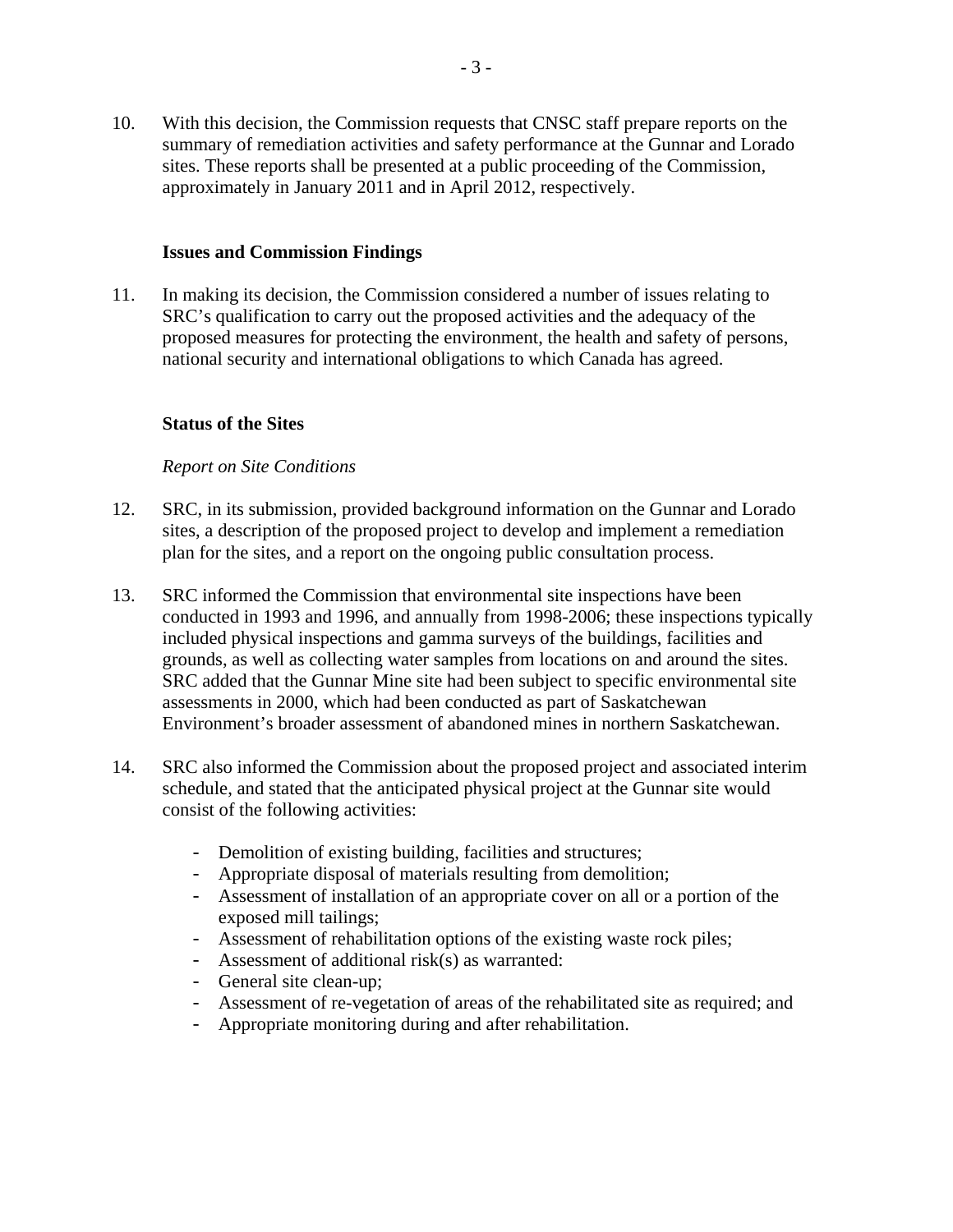- 15. With respect to the Lorado site, SRC presented the following list of anticipated activities:
	- Appropriate disposal of refuse from the site;
	- Relocation of the road access to bypass the former Lorado mill site;
	- Containment and stabilization of all or a portion of the exposed mill tailings;
	- Rehabilitation of affected aquatic environment as warranted;
	- Rehabilitation of additional risks as warranted;
	- General site clean-up; and
	- Appropriate monitoring during and after rehabilitation.
- 16. CNSC staff reported in its written submission on general conditions and licensing status of the sites. CNSC staff stated that it had accompanied provincial officials on inspections of the Gunnar and Lorado sites. CNSC staff added that, as part of the controls implemented by the province to limit exposure to hazards originating from the Gunnar and Lorado sites, fish and untreated water consumption advisory notices were issued to users of Beaverlodge and Martin lakes.
- 17. CNSC staff further reported that it had noted signs of human activity throughout the Gunnar site and that the airstrip and dock continue to be used by local outfitters to transport clients in and out of the surrounding area. CNSC staff added that the site attracts the attention of visitors to the area, and that they could be exposed to numerous and serious physical hazards since several of the wood frame buildings are in very poor structural condition. CNSC staff said that warning signs had been posted and measures had been taken to prevent entry into these buildings.
- 18. CNSC staff noted that the warehouse at the Gunnar site was being used by a local outfitter to maintain and store heavy equipment and boats. CNSC staff added that it had been informed that an occupational health officer from Saskatchewan Labour had issued a Notice of Contravention to the owner of the heavy equipment and vehicles. The notice ordered the outfitter to remove the equipment from the warehouse. It also advised that workers may have been exposed to friable asbestos present in the warehouse and required that the outfitter provide a report on the matter to Saskatchewan Labour officials.
- 19. With respect to the Lorado site, CNSC staff reported that there are no structures left standing at the former Lorado mill area, except for a few concrete pads. The main source of gamma radiation is the tailings area; since they are unconfined, the tailings become airborne and could reach nearby areas. The highway that separates the former mill site from the tailings area belongs to the Saskatchewan Ministry of Highways and Infrastructure and is used by local residents and occasionally by others travelling to other mining sites in the area. CNSC staff added that, other than usage of the road, there was little evidence of recent human activity at the site, and that signage and warning of the hazards at the Lorado site was in good condition.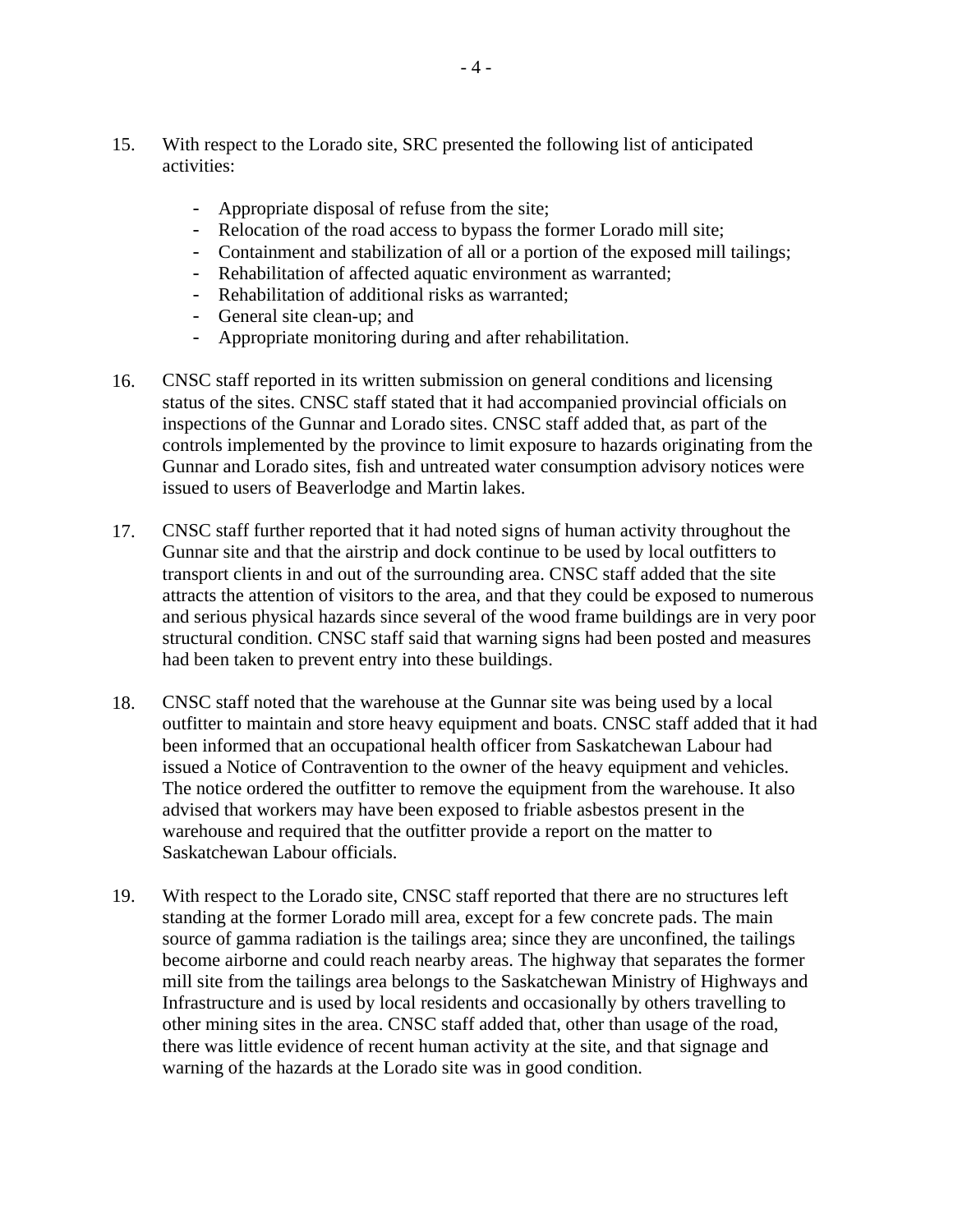<span id="page-7-0"></span>20. CNSC staff noted that there was evidence that the on-land portion of the Lorado tailings was being washed away by surface runoff and transported and deposited into Nero Lake. There was no evidence of erosion from wave action that could potentially lead to failure of the land bridge that separates Nero Lake from Hansen Bay (Beaverlodge Lake).

#### *Status Report on Licensing Including Environmental Assessment*

- 21. CNSC staff informed the Commission that the type of licence to be issued to the Gunnar site would depend primarily on the inventory of nuclear substances to be stored under the licence, and on further decommissioning work that would be required under the licence. Based on a preliminary assessment of the tailings content and on the estimation of decommissioning work to be completed at this site, the Gunnar site is expected to be licensed as a "Nuclear Facility" under the NSCA (Class IB licence), following a public hearing process.
- 22. CNSC staff noted that the proposal to remediate the Gunnar site is currently being assessed under a joint federal-provincial environmental assessment (EA) process and that it has actively participated in meetings with Aboriginals, the public and other federal, provincial and municipal officials. CNSC staff added that it has been involved in the development and implementation of the consultation process established for the EA of this proposal.
- 23. CNSC staff expressed its expectations that the EA, related decisions and licensing of the Gunnar site could be completed in 2012.
- 24. With respect to the Lorado site, CNSC staff is of the opinion that the appropriate class of licence for the remediation of the site is a Waste Nuclear Substances Licence (WNSL). Pursuant to paragraph  $37(2)(c)$  of the NSCA, this is a class of licence that may be issued by a Designated Officer.
- 25. CNSC staff expressed its expectation that a licence for the remediation of the Lorado site could be issued by or before the end of April 2013. In addition, CNSC staff expressed its confidence that the applicant would be able to obtain the required NSCA licences on or before the expiration of the recommended exemption period.
- 26. The Commission pointed out the difference between the requested five year extension, until December 31, 2014, and the extension recommended by CNSC staff until April 30, 2013. The Commission asked if SRC has any concerns about the timeframe proposed by CNSC staff. SRC responded that it cooperates very well with CNSC staff and that its original request for a five-year extension was based on concerns about the potential influence of factors beyond its control, such as weather conditions or efficiency of other agencies involved in the project.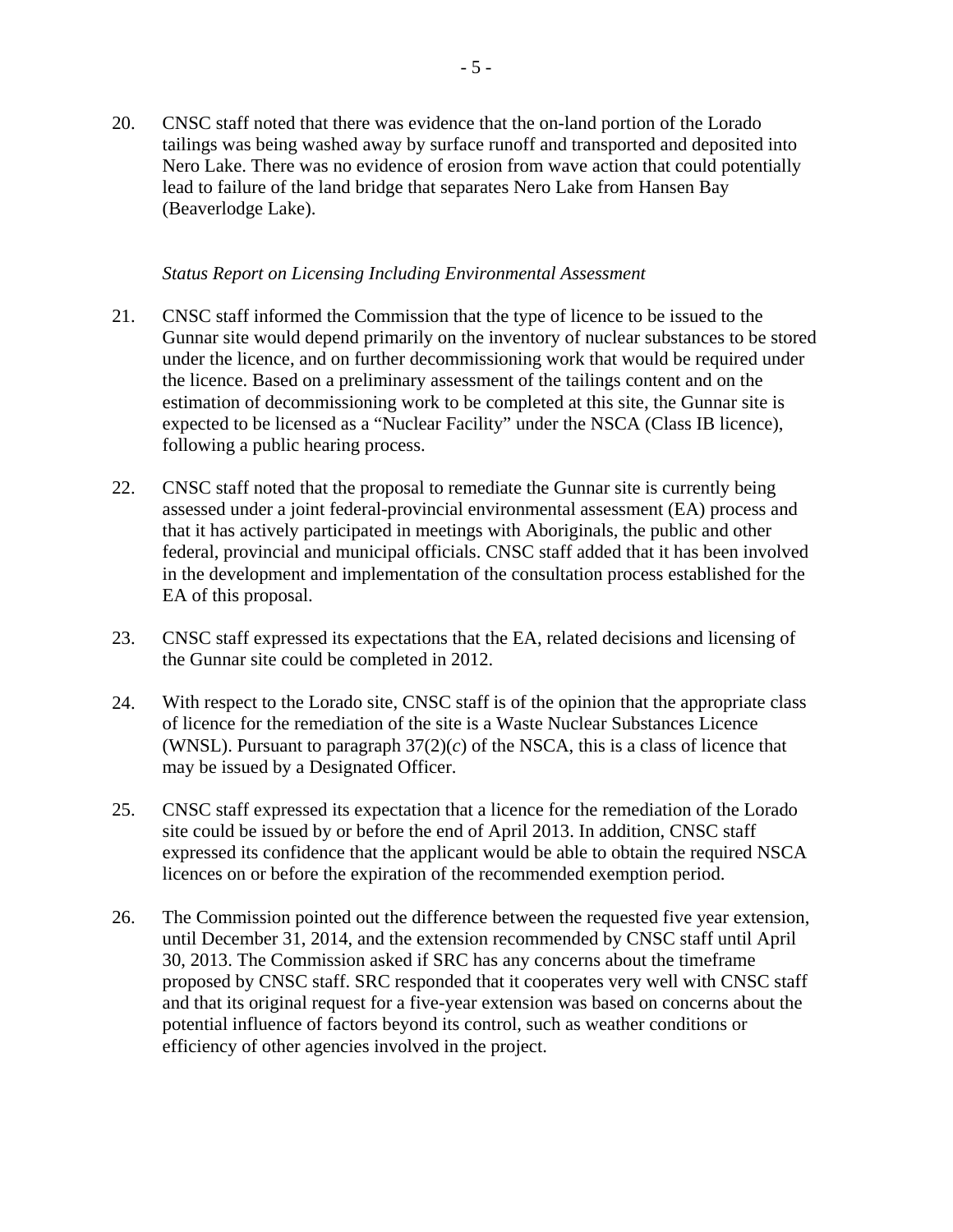- <span id="page-8-0"></span>27. The Commission expressed its expectations that the requested exemption period would be followed by the issuance of a licence, without further extensions.
- 28. The Commission sought more information on funding for the cleanups, once the regulatory requirements are obtained. CNSC staff responded that there is an agreement on cost sharing between the Province of Saskatchewan and the federal government. NRCan stated that it has a Memorandum of Agreement with the Province of Saskatchewan in which the original estimate for the work was \$24.6 million. NRCan added that, in the case of an increase in the cost estimate, there is a commitment that the issue will be reopened for discussion.

#### **Risk to the Environment or the Health and Safety of Persons**

- 29. Before making its decision, the Commission considered potential risks to the environment and the health and safety of persons related to extension of the temporary exemption of the Gunnar and Lorado sites from the requirements of the NSCA*.*
- 30. CNSC staff noted that the Gunnar and Lorado sites have been in their current condition for several decades and that the proposed exemption would allow the sites to remain in the same condition until licensing processes can be finalized. Based on current land uses, the awareness of local residents, the efforts of the Province of Saskatchewan to mitigate hazards and the remoteness of the sites, CNSC staff is of the opinion that the risk to the health and safety of humans or the environment will remain very low.
- 31. Explaining the existing physical, chemical and radiological hazards at the Gunnar and Lorado sites, CNSC staff reported that the major physical hazards at the Gunnar site are confined within the mine and mill area of the site and at the adjacent support facilities, where building material salvaged by intruders have rendered wood frame structures unstable. CNSC staff added that a significant amount of friable or loose asbestos in all buildings could easily become airborne.
- 32. CNSC staff added that most of the chemicals that were left behind at the Gunnar site were removed; however, there is still a large number of drums that remain in the mill and acid plant. CNSC staff stated that Gunnar tailings are unconfined and continue to contribute a contaminant load to the local environment. Two small intermittent streams continue to transport radionuclides from the waste rock disposal area to Lake Athabasca, while wind erosion and radon dissemination also contribute to the environmental contamination.
- 33. CNSC staff further reported that, at the Lorado site, the major contribution to the physical, chemical and radiological hazards come from the tailings area, where the presence of unconfined tailings pose a gamma radiation concern. A submerged portion of tailings extends into Nero Lake and radionuclides, heavy metals and acid drainage are eventually making their way into Beaverlodge Lake. CNSC staff added that the erosion of the tailings into Nero lake was still active. CNSC staff further added that it had noted elemental sulphur on the ground in the area where the former acid plant was located.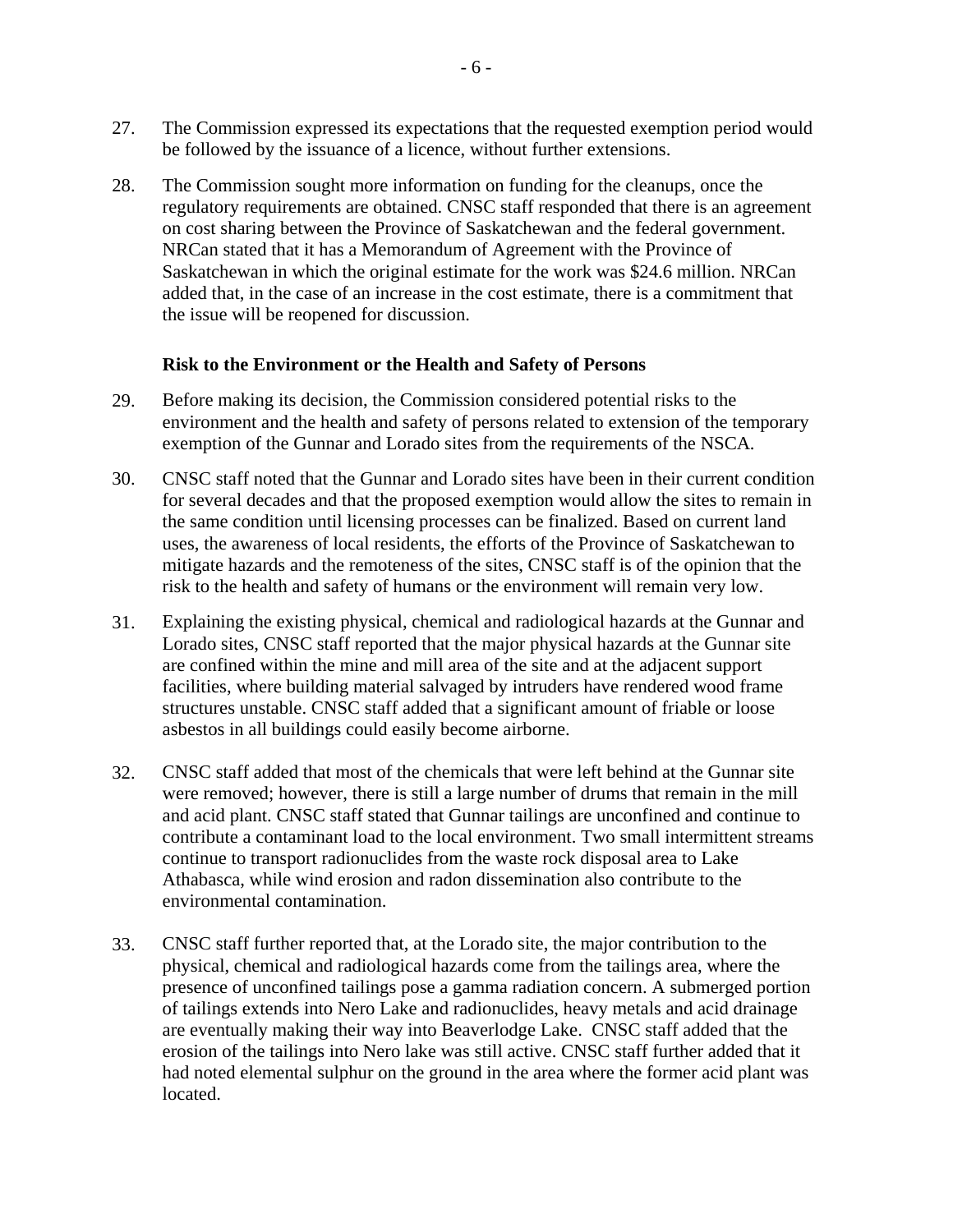- <span id="page-9-0"></span>34. The Commission asked if in a case of an immediate health hazard, necessary action could be undertaken regardless of environmental concerns. CNSC staff responded that, in a case of an immediate health and safety concern, it has the powers to react appropriately.
- 35. The Commission inquired on options, other than an extended exemption, for a faster process for removing radiation and other physical hazards. CNSC staff responded that another option was an order that could be issued to SRC to continue with the works, and that it continually reviews whether to use that option or not. CNSC staff added that it considers, in consultation with legal counsel and with environmental assessment specialists, the possibility of a limited order to deal specifically with hazards related to buildings at the Gunnar site.
- 36. The Commission asked about hazards related to building material at the Gunnar site, specifically asbestos, and about the possibility of its immediate removal. SRC responded that it recognises hazards related to the asbestos and assured the Commission that it is acting diligently in terms of monitoring and efforts to block access to the remaining building structures. SRC added that it could not begin to remove this hazardous material from the site until it has all the necessary approvals in place, since the entire site falls under the environmental assessment and licensing.
- 37. The Commission expressed strong concerns regarding loose asbestos and PCP ballasts in fluorescent lights, and suggested that an occupational health and safety specialist assess the site immediately and establish a security perimeter. The Saskatchewan Ministry of Environment noted that it is prepared to address potential immediate issues related to safety or environmental protection. However, it would be logistically more plausible to do all the necessary work at once, when all preparations are completed, instead of applying a quick but temporary solution.
- 38. Based on the information presented above, the Commission is of the view that, while the measures taken to control risks are acceptable, the current conditions of the sites still pose concerns regarding the health and safety of the population in the area. The Commission directs CNSC staff to continue to closely monitor the situations and act immediately if the risks to the persons or the environment become unacceptable.

#### **Public Consultation**

- 39. Before making its decision, the Commission considered issues related to the process of public consultation associated with the ongoing environmental assessment of the Gunnar and Lorado sites.
- 40. SRC informed the Commission about stakeholder consultations and stated that its objective was to develop an effective engagement, consultation and communications program that will reflect the values, expectations and needs of the communities and stakeholders impacted by the projects. SRC added that traditional knowledge will be incorporated to accurately portray the knowledge and traditional land use of the indigenous people impacted by the projects. The traditional knowledge will be a key element in the preparation of the environmental impact statements.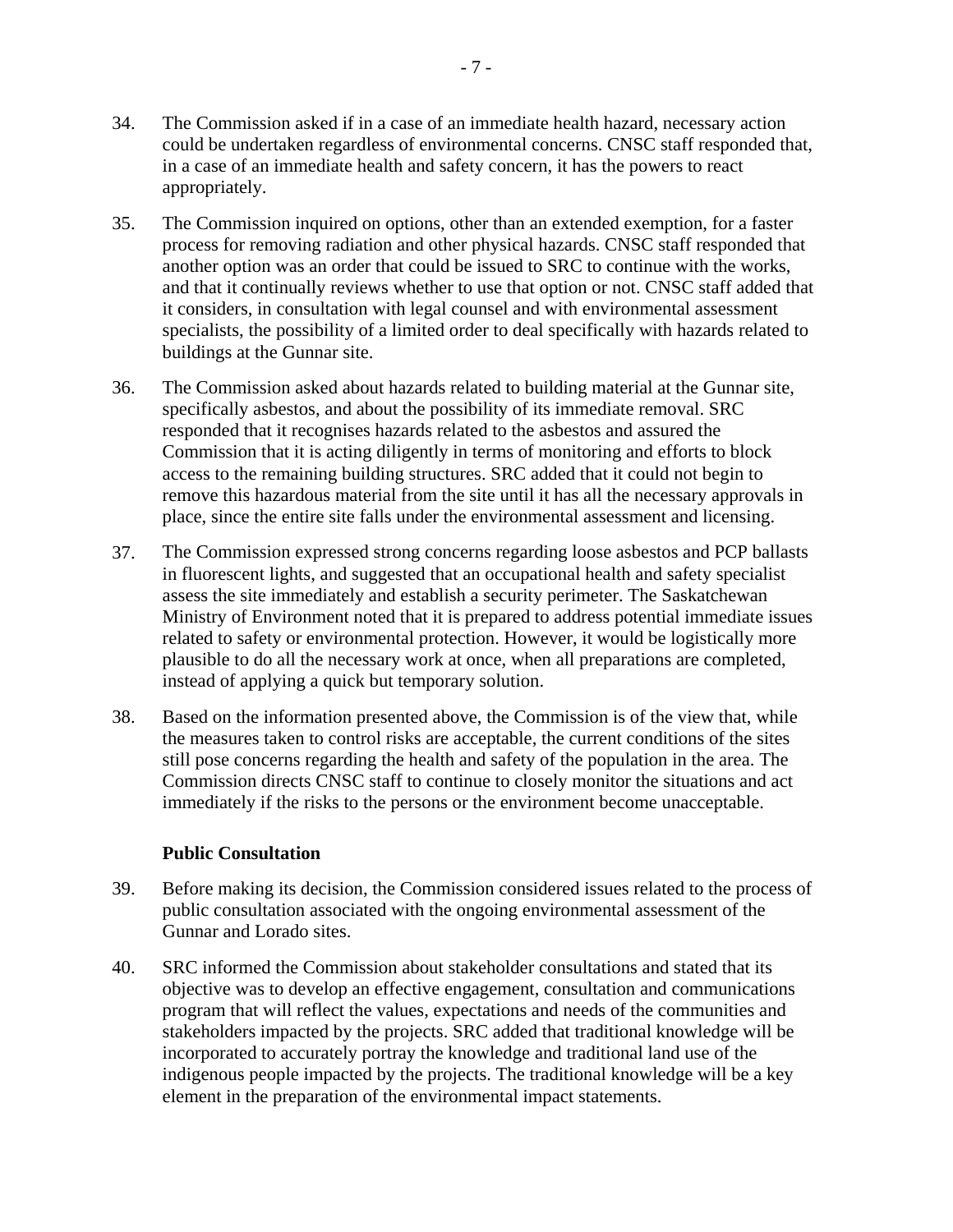- 41. SRC stated that it intends to continue to engage the general public of Uranium City, Camsell Portage, Fond du Lac, Stony Rapids, Black Lake, the Athabasca Land Use Plan Panel and the Athabasca Sub- Committee of the Northern Saskatchewan Environmental Quality Committee (NSEQC). Communication will continue throughout the development of the rehabilitation plan through scheduled public meetings in relevant communities.
- 42. SRC added that it intends to employ a number of different approaches to appropriately involve the general public, which will include the following:
	- Provision of appropriate information through community meetings, open houses or other media so that the public can be informed and participate effectively;
	- Creation of activities designed to promote a broader understanding of both potential impacts of the rehabilitation, and proposed mitigation measures to reduce potential negative impacts associated with the rehabilitation activities;
	- Involvement of the local public in issues [e.g. contribution of traditional knowledge towards the determination of Valued Ecosystem Components (VECs)] and rehabilitation options;
	- Provide a forum for meaningful discussion of enhanced regional business, training and employment opportunities;
	- Receive information from and respond in a timely manner to issues raised by the public; and
	- Inform participants of results and decisions in a timely and meaningful manner.
- 43. SRC provided information on the formation of a "Project Review Committee" (PRC) with the purpose to provide a forum that ensures the involvement of local communities affected by the project. A set of PRC guidelines was collaboratively developed with the participation of elected officials from the following local communities:
	- Prince Albert Grand Council;
	- Fond du Lac First Nation;
	- Black Lake First Nation;
	- Hatchet Lake First Nation;
	- Settlement of Uranium City;
	- Settlement of Camsell Portage;
	- Hamlet of Stony Rapids; and
	- Métis Local Uranium City #50.
- 44. CNSC staff informed the Commission that the Gunnar and Lorado sites continue to have a relatively high public profile in the surrounding communities. First Nation peoples and Métis living in the area of Uranium City and surrounding areas are showing considerable interest in this project. CNSC staff added that the Mikisew Cree First Nation expressed concerns about the lack of progress towards cleaning-up the site and adverse impacts on the environment, human health and on lands used to carry out traditional activities.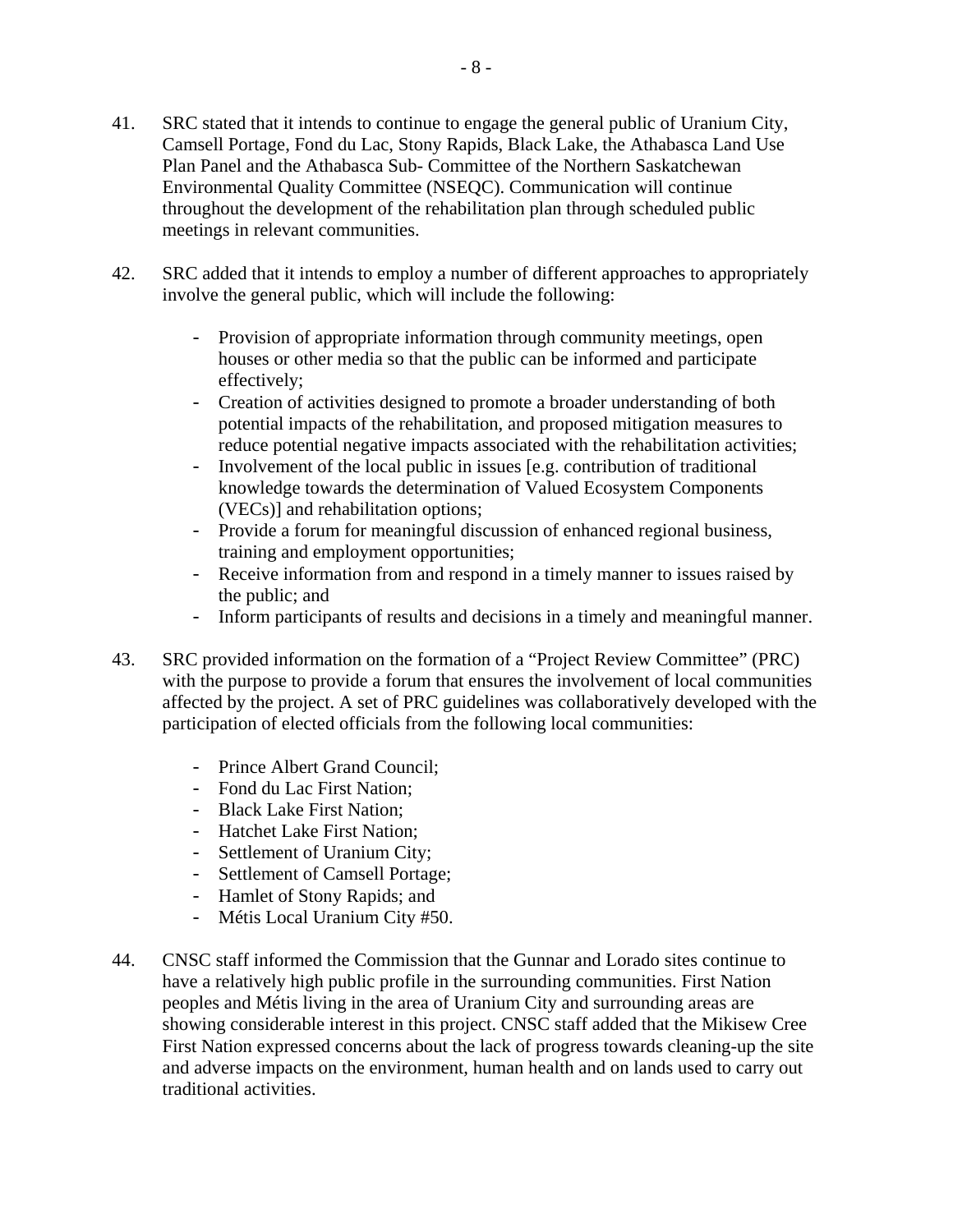- 45. CNSC staff noted that SRC disseminates in satisfactory way information on the Gunnar and Lorado projects to interested parties, and that the information is responsive to the interest expressed by Aboriginal peoples.
- 46. Métis Nation Saskatchewan (MN-S), in their intervention, expressed expectations that the proposed project could have an important role in further development of the neighbouring communities. However, they also expressed a number of concerns regarding local employment and wages, compensation for transferring traditional knowledge and noted the lack of funding and capacity to participate in environmental assessment.
- 47. The Commission inquired about the SRC's local employment policy and average wages in the area. SRC responded that they have about 360 employees in the area and that its human resources had reviewed standard market wages for the kind of services it asks for. Asked for a comment, CNSC staff stated that wages paid are a contractual issue between SRC and persons who agreed to work for them, and are not regulated by the CNSC.
- 48. MN-S questioned the quality of public consultations conducted by SRC and noted that their representatives have not participated in recent meetings of PRC and that the related information, with the exception of the "Power Point" presentations prepared for the PRC meetings, have not been disseminated.
- 49. The Commission asked for an explanation for a long gap between the meetings of the PRC. SRC responded that it has difficulties bringing all parties together and informed the Commission about its efforts to provide transportation of all parties and organize a meeting in Saskatoon. The Commission pointed out the example of Cameco organizing similar meetings and found it unacceptable that SRC is not able to organize such a meeting for 16 months.
- 50. The Commission also inquired about methods used by SRC to collect traditional knowledge and engagement of communities for this purpose. SRC responded that it had engaged experts in the field through AECOM, a company that provides technical and management support services, for this purpose. SRC stated that the formal collection of traditional knowledge has not started and that related protection of rights will be part of that process.
- 51. The Commission asked SRC for reasons to engage outside consultants to work on gathering traditional knowledge, instead of local indigenous people. SRC explained that AECOM is the consulting company that collects the information for the environmental assessment process. Part of that process is traditional knowledge and AECOM had granted a subcontract to Albert and Associates which had hired a standing member of Fond-du-Lac First Nations with extensive experience in gathering traditional knowledge. SRC noted that the knowledge will be gathered through interviews with local Elders and Chiefs of the region and added that a letter had been sent to MN-S on October 28, 2009, to determine how to proceed effectively with the traditional knowledge studies. Based on the information summarized, the Commission is of the view that public consultation activities are appropriate.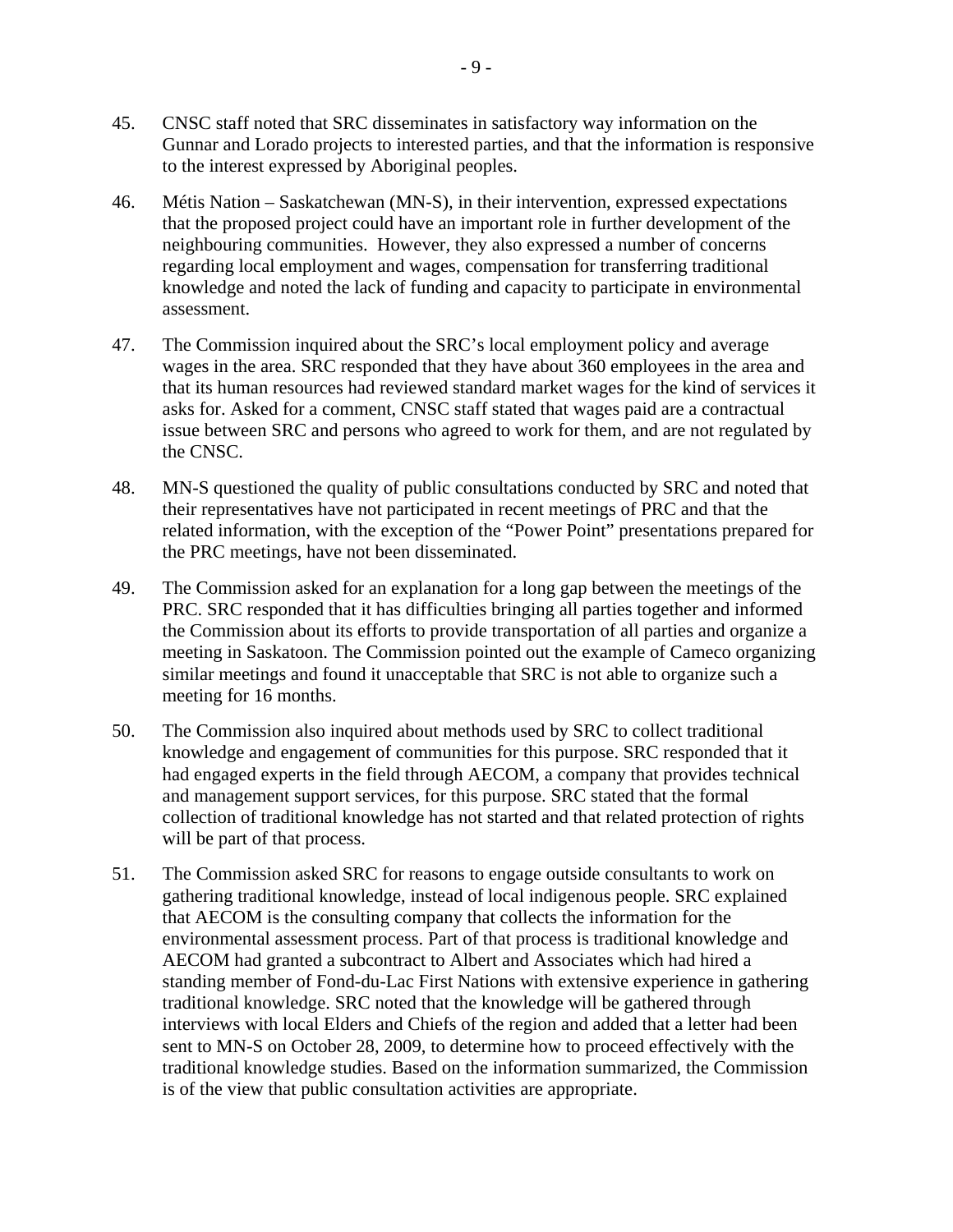<span id="page-12-0"></span>52. The Commission is of the view that SRC has to make sure that sufficient knowledge is obtained, that the length of this process does not cause further extensions of the exemption from the NSCA and that native and indigenous peoples communities are satisfied that the job is done properly. The Commission notes that it does not have the authority to provide funding for members of the public who wish to participate in environmental assessments.

#### **Security**

- 53. CNSC staff informed the Commission that nuclear substances located at the sites for which an exemption is being requested are limited to natural uranium and those substances that are naturally found in conjunction with uranium (uranium decay products); therefore, there is no nuclear material as defined in the *Nuclear Security Regulations*, or any prescribed equipment or prescribed information at any of these sites. CNSC staff concluded that the exemptions would not pose any risk to national security.
- 54. The Commission inquired on security of the sites and prevention of salvage of the materials remaining on the sites. CNSC staff responded that most of the salvageable materials have already been removed. With respect to other unauthorized activities at the sites, CNSC staff noted that they had been terminated after the Saskatchewan Ministry of Labour had issued notices of contravention.
- 55. Based on the information presented, the Commission acknowledges the efforts made by SRC to control access to the site and considers them to be acceptable. The Commission, however, considers that there are still risks to members of the public who might enter the site, and requests CNSC staff and SRC to continue to closely monitor the site and take further action if necessary.

#### **Non-Proliferation and Safeguards**

- 56. The CNSC's regulatory mandate includes ensuring conformity with measures required to implement Canada's international obligations under the Treaty on the Non-Proliferation of Nuclear Weapons. Pursuant to the Treaty, Canada has entered into safeguards agreements with the IAEA.
- 57. CNSC staff stated that it had examined the proposed exemptions and concluded that the exemptions would not impair Canada's continuing ability to conform with international obligations to which Canada has agreed.
- 58. Based on the above information the Commission is satisfied that SRC has made adequate provisions in the areas of safeguards and non-proliferation that are necessary for maintaining national security and measures necessary for implementing international agreements to which Canada has agreed.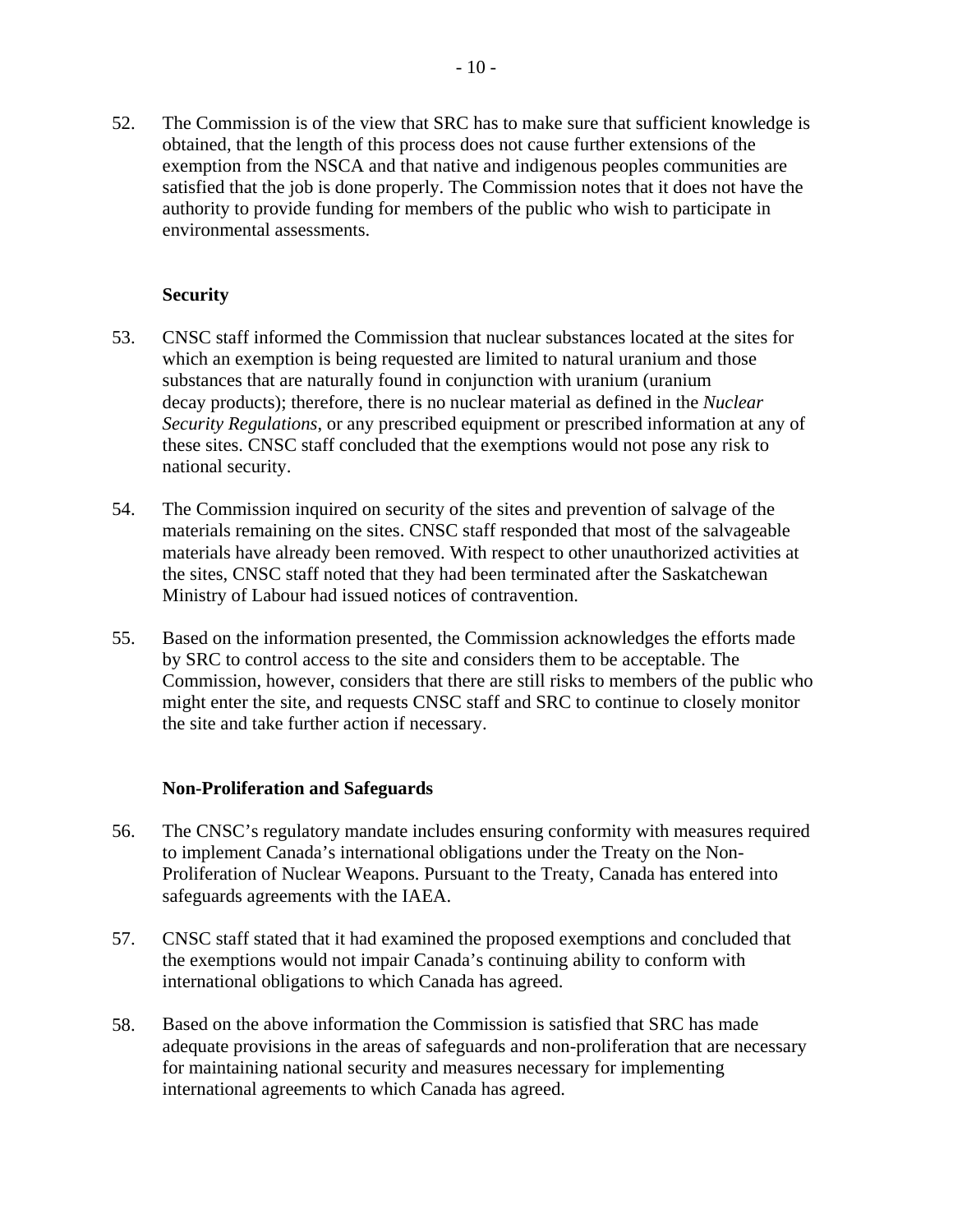#### **Application of the** *Canadian Environmental Assessment Act*

- <span id="page-13-0"></span>59. Before making a decision, the Commission must be satisfied that all applicable requirements of the *Canadian Environmental Assessment Act*<sup>[5](#page-13-1)</sup> (CEAA) have been fulfilled.
- 60. CNSC staff reported that the requested exemptions, pursuant to section 7 of the NSCA*,*  do not require an authorization of the type prescribed in paragraph 5(1)(*d*) of CEAA. Therefore, there is no CEAA "trigger" associated with the requested exemptions and there is no requirement for a federal environmental assessment.
- 61. The Commission determined that there was no requirement for an Environmental Assessment pursuant to subsection 5(1) of the CEAA. Therefore, the Commission is satisfied that all applicable requirements of the CEAA have been fulfilled.

#### **Conclusion**

- 62. The Commission has considered the information and submissions of CNSC staff, the applicant and all participants as set out in the material available for reference on the record, as well as the oral and written submissions provided or made by the participants at the hearing.
- 63. The Commission concludes that an environmental assessment of the proposed continued operation of the facility, pursuant to the *Canadian Environmental Assessment Act* is not required.
- 64. The Commission concludes that the extended exemption of the Gunnar and Lorado sites from the requirements of the *Nuclear Safety and Control Act* meets the requirements of section 11 of the *General Nuclear Safety and Control Regulations*.
- 65. Therefore, the Commission, pursuant to section 7 of the *Nuclear Safety and Control Act*, extends the temporary exemption of the Gunnar and Lorado sites from the requirements of the *Nuclear Safety and Control Act* for a period of forty months. The exemption expires on April 30, 2013.
- 66. The Commission directs SRC to provide for continuous monitoring of the sites and all measures necessary to reduce physical, radiological and chemical risks to health and safety of persons and environmental protection. SRC should, by the time of completion of the environmental assessment, prepare and present to the CNSC a list of activities with a timeline for cleanup and decommissioning.

 $\overline{a}$ 

<span id="page-13-1"></span><sup>5</sup> Statutes of Canada, S.C. 1992, c. 37.